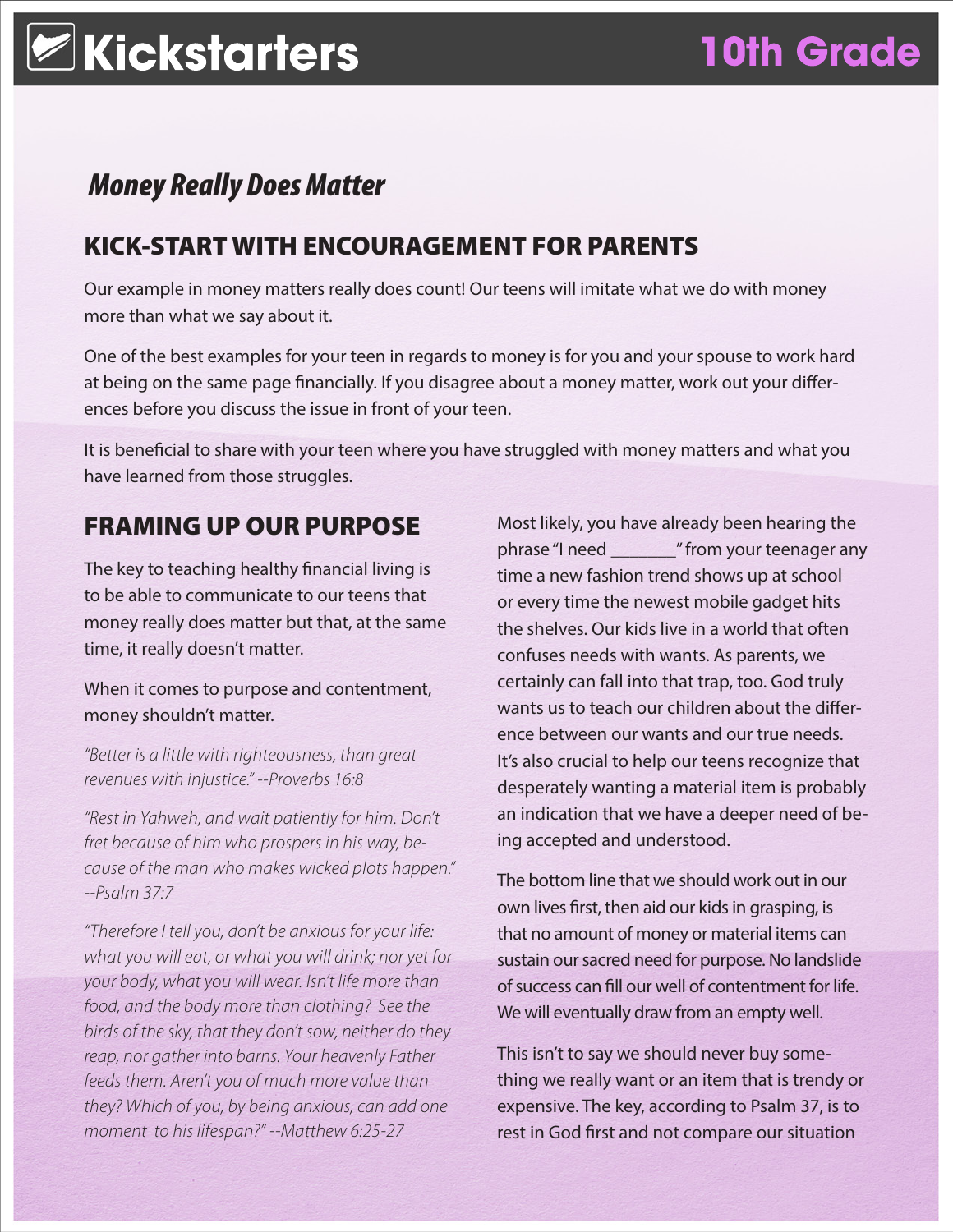to others' situations. The command in Matthew 6 is to not be anxious for our basic needs to be met. Our teens need us to help them discover

ful message proclaiming God's frustration with how His people are using what has been given to them. He is challenging their priorities.

the richness of contentment and the freedom we find when we want for things less. The encouragement here is to look honestly at your family's money habits as well as to understand how your teen is wired about money and possessions. From there, fig-

*When it comes to the stewardship of our lives, money really does matter.*

ure out what money issues they might struggle with and consider how you can model and teach healthy money perspectives and habits for them.

### When it comes to the stewardship of our lives, money really does matter.

*"Then Yahweh's word came by Haggai, the prophet, saying, 'Is it a time for you yourselves to dwell in your paneled houses, while [my] house lies waste? Now therefore this is what Yahweh of Armies says: Consider your ways. You have sown much, and bring in little. You eat, but you don't have enough. You drink, but you aren't filled with drink. You clothe yourselves, but no one is warm, and he who earns wages earns wages to put them into a bag with holes in it.'" --Haggai 1:3-6*

Money may not matter in the whole scheme of finding our greater purpose, but how we steward what we do have, albeit little or much, definitely matters. This passage from Haggai is fairly obscure in the list of scriptures cited about money, but in it Haggai brings a power-

God's objection here is that the people are investing all their time, energy, and resources in their personal pursuits while His house lays in waste. Even though He is talking here about a tangible building, it's important to remember that the temple was the symbolic home of God. His Spirit resided in the temple, and that build-

ing was central to the spiritual lives of the Jewish people.

We are taught that God resides within us. Although He is omnipresent, our hearts are His symbolic home. If we spend all our time, money, and energy in activities that don't build His Kingdom or work hard only to spend everything that we own and not have any left over, then His "spiritual house" within us lies in waste. Haggai exhorts us to look at what we have and ask ourselves where our money and resources should be used to build something meaningful and eternal.

Obviously, this whole money thing is an expansive topic that touches on every part of our lives. So the hope is that you will be able to come back to these scriptural truths often and unpack the godly value that is needed for that moment.